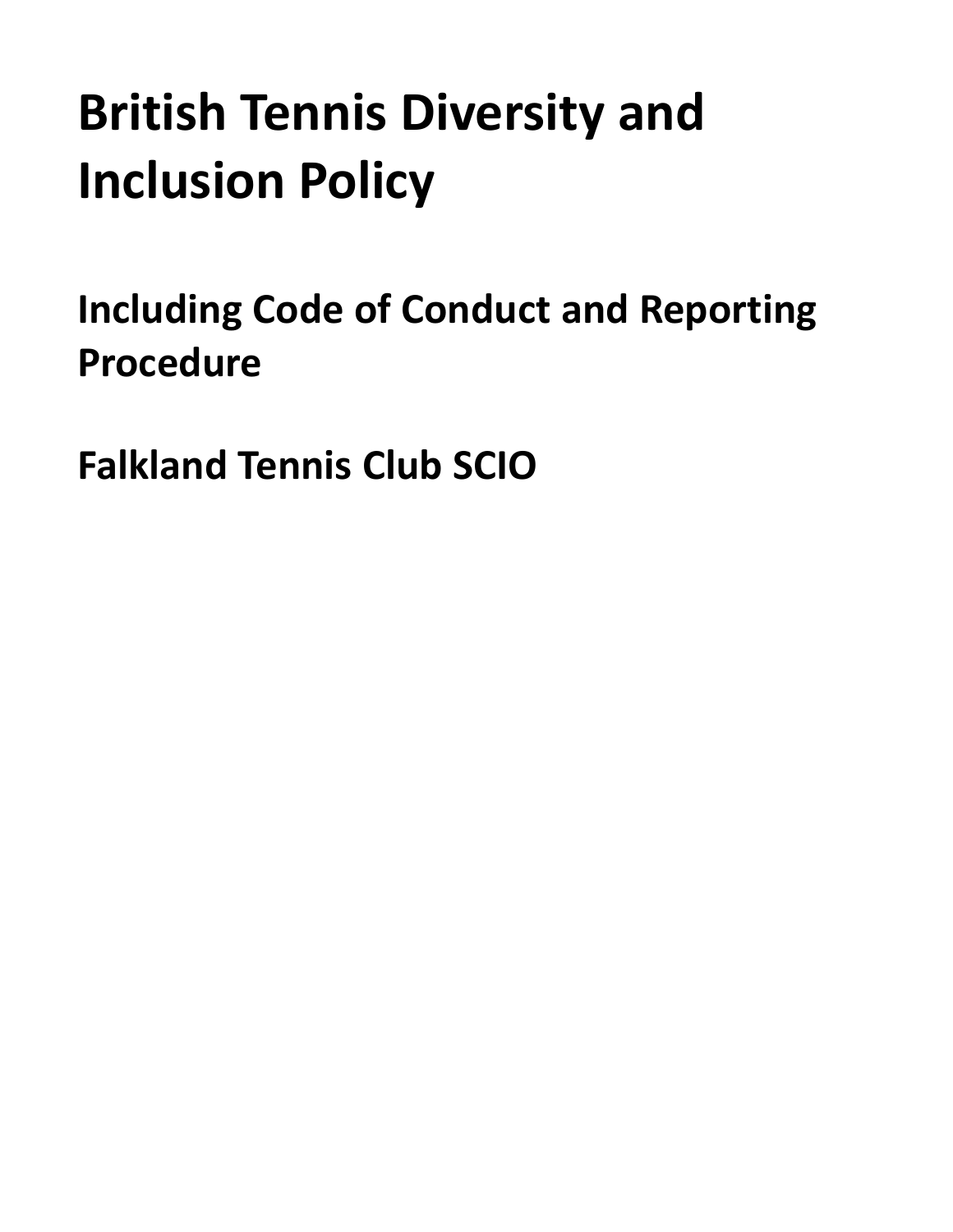### **Concern Reporting Procedure**

Anyone who has concerns that they or someone else is being discriminated against or has been a victim of discriminatory language or behaviour should:

| <b>Respond</b> | Listen carefully to what the person is telling you. Do not interrupt; keep questions to a minimum;<br>do not promise to keep the information secret                                                                                                                                                                                                                                                                                                                          |                                                                                                                                                                                                                                                                                                                                                                                                                                                                                                                                                                                                                                                             |
|----------------|------------------------------------------------------------------------------------------------------------------------------------------------------------------------------------------------------------------------------------------------------------------------------------------------------------------------------------------------------------------------------------------------------------------------------------------------------------------------------|-------------------------------------------------------------------------------------------------------------------------------------------------------------------------------------------------------------------------------------------------------------------------------------------------------------------------------------------------------------------------------------------------------------------------------------------------------------------------------------------------------------------------------------------------------------------------------------------------------------------------------------------------------------|
| Refer          | Is someone in immediate danger?<br><b>YES</b><br>Call the police (999)<br><b>THEN</b>                                                                                                                                                                                                                                                                                                                                                                                        | <b>NO</b><br>Talk to the club's Welfare Officer, Janet, in<br>confidence on 07936363507 or email<br>jcdrummond@btinternet.com; Talk to the LTA<br>Safeguarding Team * (020 8487 7000) as soon as<br>possible [Mon-Fri, 9am-5pm]. If the Safeguarding<br>Team is unavailable and you want advice before the<br>next working day, call the NSPCC (0808 800 5000) or<br>Parent Line Scotland (0800 028 2233) if your<br>concerns is about a child.<br>If your concern us about an adult ask them for details<br>of your Local Authority Adult Social Care Services.<br>Hate crime can alternatively be reported through<br>True Vision at www.report-it.org.uk |
| <b>Record</b>  | Write an objective account of your concerns immediately using the Reporting a Concern Form<br>found on the safeguarding page. Send it to the Safeguarding Team within 48 hours of the<br>concern/disclosure (safeguarding@Ita.org.uk)<br>Handling a concern/disclosure can be emotionally difficult. If you would like to talk to someone<br>after making a concern/disclosure, contact the LTA Safeguarding Team by phone 020 8487 7000<br>or email safeguarding@Ita.org.uk |                                                                                                                                                                                                                                                                                                                                                                                                                                                                                                                                                                                                                                                             |

Tennis Wales Safeguarding Lead (029 2046 3335) Tennis Scotland Safeguarding Lead (0131 444 4154).

(See appendix C for more details on what to do if a disclosure from a child or adult at risk is made to you)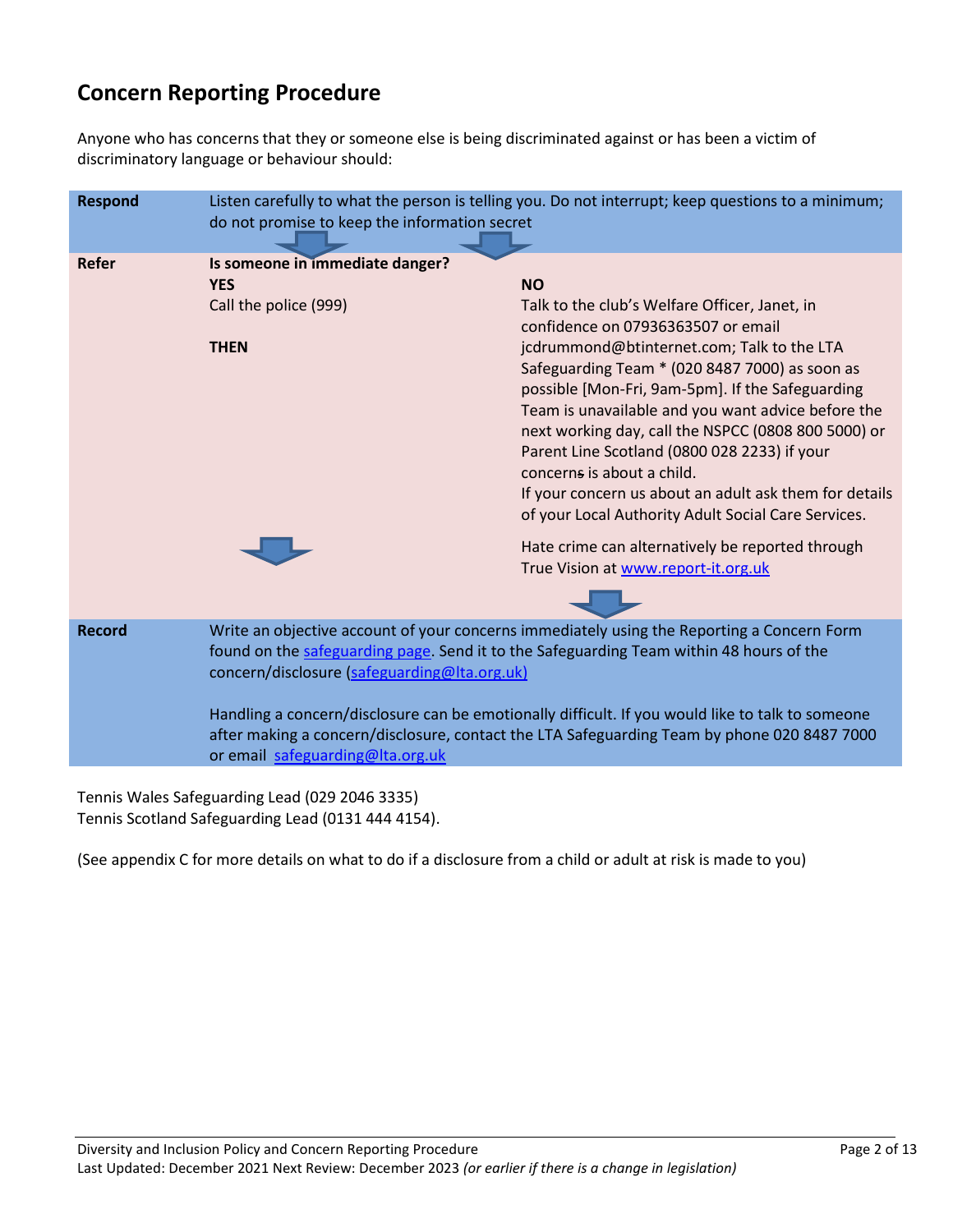#### **Diversity and Inclusion in Falkland Tennis Club SCIO**

This Policy sets out our commitment and includes our Safe and Inclusive Standards, Code of Conduct (page 8) and Reporting Procedure (page 2) and it supports our overall aims for diversity and inclusion that are to ensure that:

- Tennis is diverse and inclusive
- Diversity and inclusion are embedded in our club's culture and our behaviours
- We create a culture where inclusive leadership thrives
- We take a proactive approach using positive action to ensure that communities and individuals are valued and able to achieve their full potential.

To achieve these aims we believe that everyone involved in Tennis has a vital role to play in promoting diversity and inclusion and we ask everyone to become Safe and Inclusive Tennis Champions – proactively promoting Safe and Inclusive tennis and taking action against all forms of discrimination.

We are proud to have a Diversity and Inclusion Policy that demonstrates our commitment to making tennis diverse and inclusive. The commitment to Diversity and Inclusion is upheld by all - Lawn Tennis Association (LTA), Tennis Scotland, Tennis Wales and the Tennis Foundation.

These commitments are fully supported by **Falkland Tennis Club SCIO** Committee.

Together we can make a positive difference to people from different backgrounds to participate in Tennis at our club.

Thank you.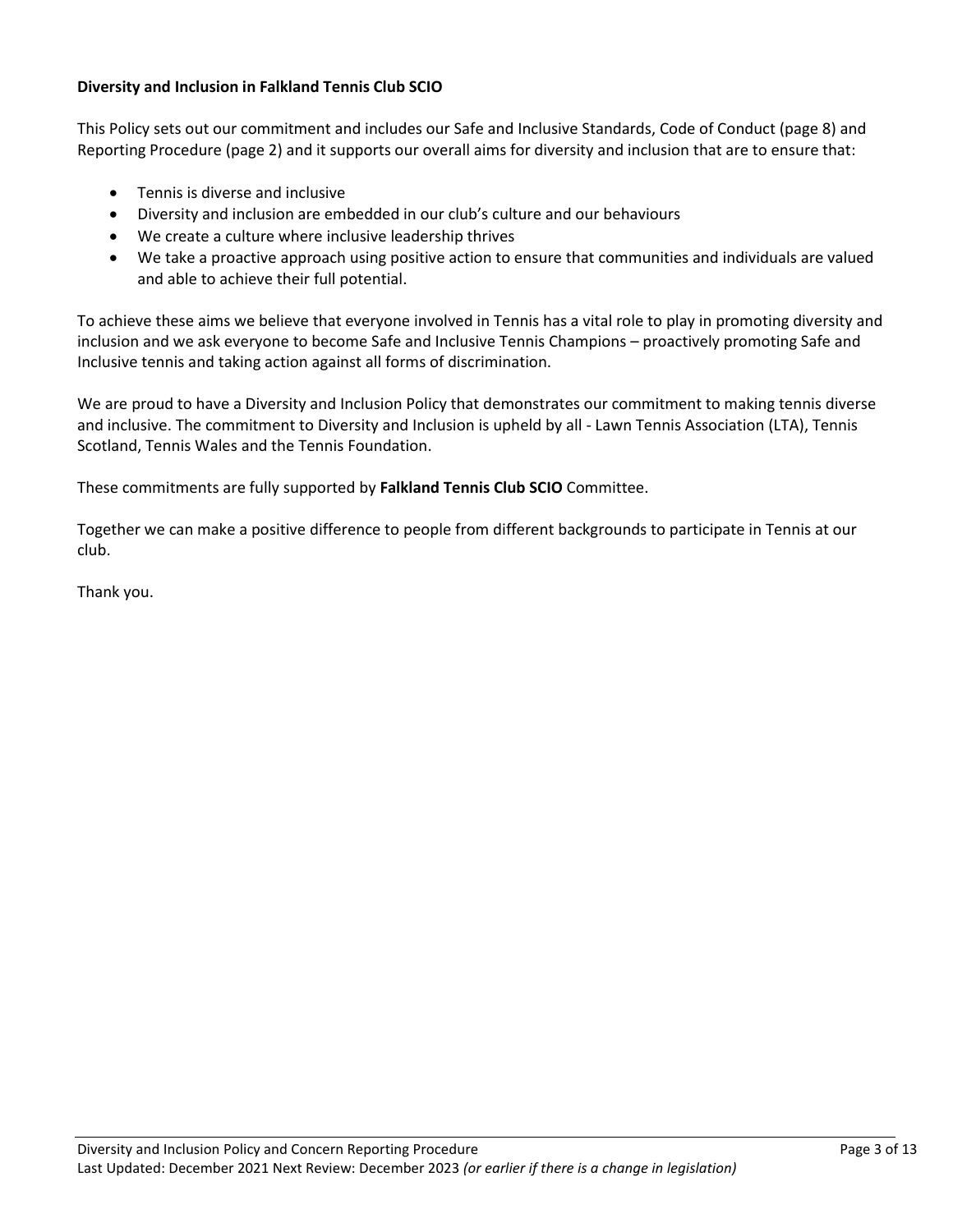#### **Diversity and Inclusion Policy**

#### **1. Policy Statement**

This Diversity and Inclusion Policy, Standards, Code of Conduct and Reporting Procedure are applicable to Falkland **Tennis Club SCIO** and is based on similar policies of:

- The Lawn Tennis Association (LTA)
- Tennis Scotland
- Tennis Wales
- The Tennis Foundation.

As a club we contribute actively to enable more people to play tennis more often, in a manner that it is safe, inclusive, and fair. This applies regardless of a person's age, disability, gender reassignment status, sex, marital or civil partnership status, pregnancy or maternity, race, sex, sexual orientation, religion, race or sexual orientation, socio-economic status or any other background.

We recognise that many concerns and/or disclosures may have both safeguarding and diversity and inclusion elements to them. This policy reflects this through its reporting procedures, which replicate the safeguarding concern reporting procedures.

This Policy strives to minimise risk and support our venue, programmes, events and individuals to deliver and experience a positive tennis experience for everyone. The Reporting Procedures in page 2 outlines how to respond to safeguarding or discrimination concerns/disclosures.

#### **2. Use of Terminology**

We have adopted the following definitions to explain our approach to diversity and inclusion in tennis:

**Discrimination** – treating someone in a less favourable way and causing them harm, because of their age, disability, gender reassignment, marriage or civil partnership, pregnancy or maternity, race, religion or belief, sex or sexual orientation

**Diversity** – acknowledging, celebrating and respecting the differences between groups of people and between individuals. We will work to ensure that people can be assured of an environment in which their rights, dignity and individual worth are respected, and in particular that they are able to enjoy their sport without the threat of intimidation, victimisation, harassment or abuse.

**Harassment** – unwanted conduct related to a relevant protected characteristic, which has the purpose or effect of violating an individual's dignity or creating and intimidating, hostile, degrading, humiliating or offensive environment for that individual or creates an intimidating, hostile, degrading, humiliating or offensive environment. The focus is on the perception of the complainant not the intent of the perpetrator. Employees can complain of behaviour they find offensive even if it is not directed at them.

**Inclusion** – ensuring that tennis is equally accessible to any member of the community so they can be fully involved in whatever capacity they choose; and that they are supported to achieve their potential in any capacity e.g. player, employee, volunteer, coach or official. We will work to ensure that people have a genuine and equal opportunity to participate to the full extent of their own ambitions and abilities, that they feel respected and valued and are not singled out, with regard to their age, disability, gender reassignment status, sex, marital or civil partnership status,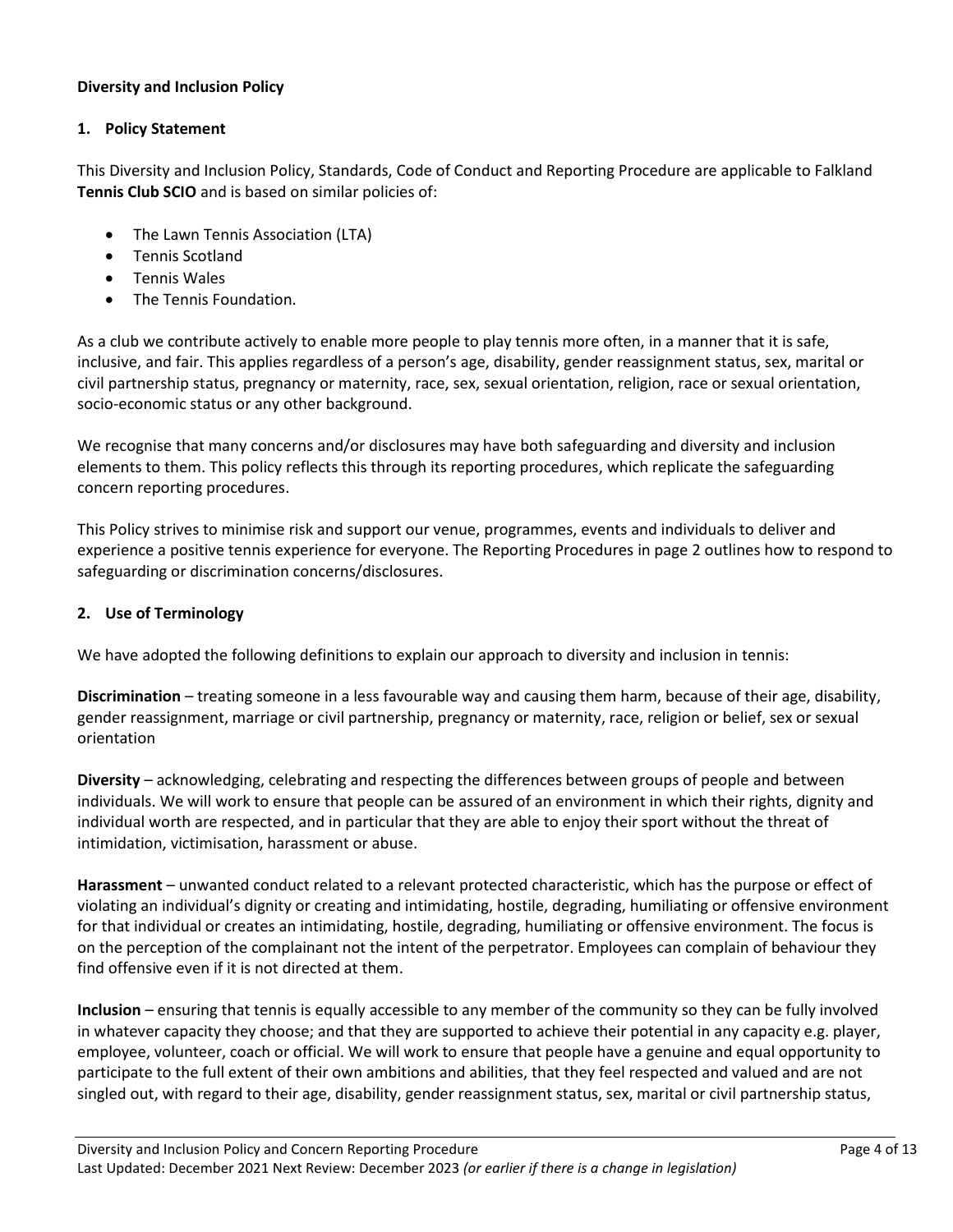pregnancy or maternity, race, sex, sexual orientation, religion, race or sexual orientation, socio-economic status or any other background.

**Positive action** – **Falkland Tennis Club SCIO** is committed to taking positive steps to counteract the effects of physical or cultural barriers – whether real or perceived – that restrict the opportunity for all sections of the community to participate equally and fully. We will ensure that we institute, support or contribute to appropriate measures or initiatives that enable access to tennis and participation in associated activities by people from any group that is under-represented in tennis or has difficulty accessing it and that they can do so with dignity or without being singled out.

(See Appendix A for full glossary of terms)

#### **3. Scope**

**Falkland Tennis Club SCIO** has direct safe and inclusive responsibility for:

- Staff, consultants, coaches and officials they employ;
- Volunteers, including board members and councillors they recruit;
- Venues they own;
- Events and programmes they run; and
- Ensuring all accreditation requirements are met by accredited coaches, officials and venues.

We recommend and support the development of good diversity and inclusion practice to:

- Accredited coaches, officials and venues;
- Players, parents and carers;
- Volunteers recruited by other organisations;
- Venues hired by or on our behalf
- Club Events.

This Policy is in line with national legislation (see appendix B for details of the relevant legislation) and applicable to our club, specifically to every person and place that we have direct safe and inclusive responsibility for.

#### **4. Responsibility for implementation of the Diversity and Inclusion Policy**

#### **Diversity and inclusion is everyone's responsibility: not responding to discriminatory or unacceptable language and behaviour is not an option.**

- The club's Committee and Chair have overall accountability for this Policy and Reporting Procedure, for being the strategic lead on diversity and inclusion and for ensuring compliance with the relevant legislation (see Appendix for details).
- The club's chair, Ali Ansari, and Welfare Officer, Janet Drummond, have overall responsibility for implementation of the policy.
- The Chair and Welfare Officer of the club are responsible for updating this Policy and Reporting Procedure in line with legislative and organisational developments; and develop a strategic and proactive approach to diversity and inclusion and respond to discrimination concerns.
- The **Falkland Tennis Club SCIO** Club's Welfare Officer, Janet Drummond is responsible for supporting the club to identify where diversity and inclusion support is required; to implement safe and inclusive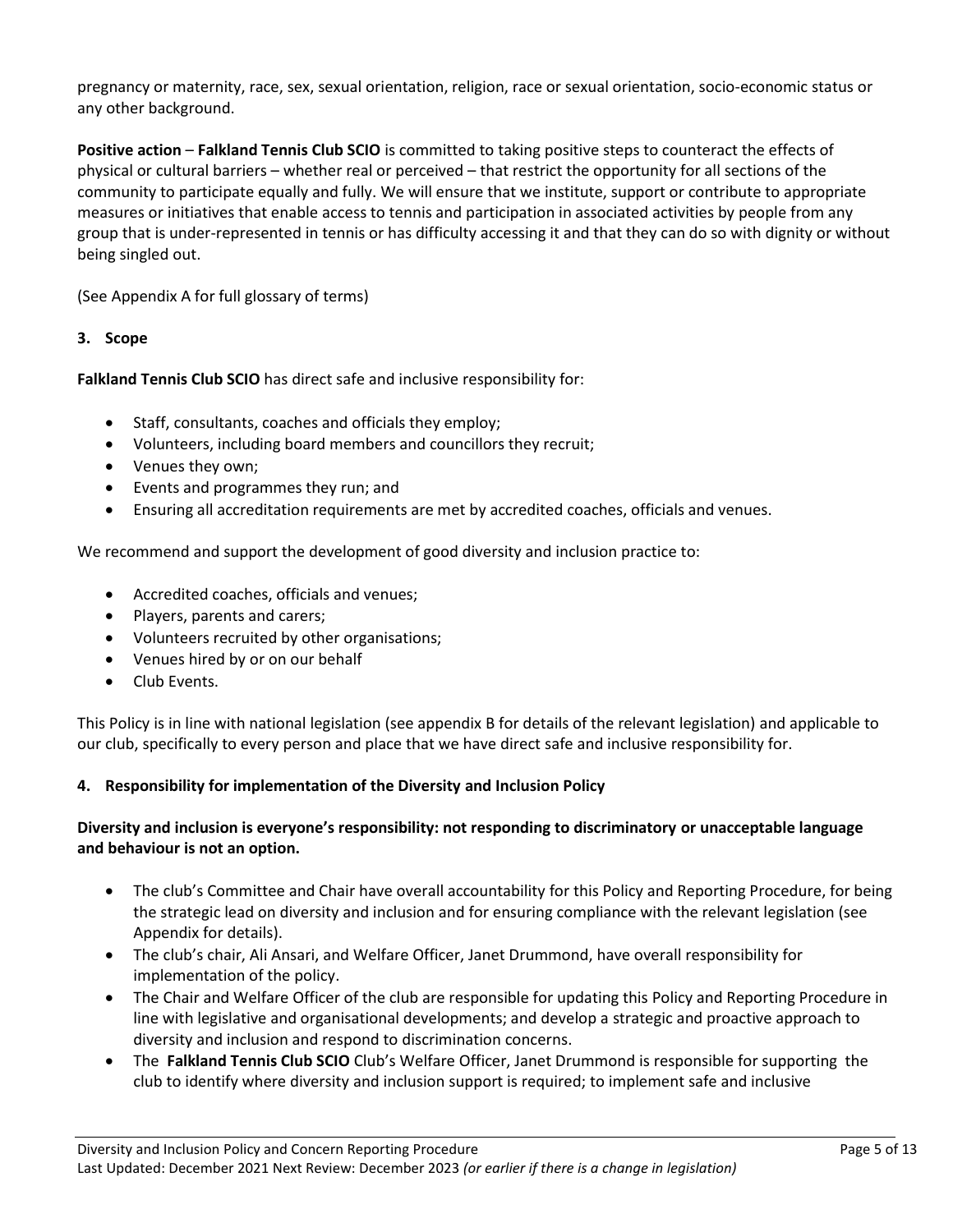procedures; promote diversity and inclusion principles, including the Safeguarding and Reporting Procedure, to all the venues they manage, programmes, events and individuals including players, parents and carers.

- All staff, consultants, coaches, officials and volunteers involved in tennis are responsible for raising diversity and inclusion concerns with the club's Welfare Officer to start with; then the Safe and Inclusive Tennis team if applicable, as outlined in the Reporting Procedure.
- Players, parents and guardians are responsible for upholding the Code of Conduct and Reporting Procedure.
- The **Falkland Tennis Club SCIO** committed to:
	- o formally adopt this policy,
	- $\circ$  take steps to ensure that our committee, members, participants and volunteers behave in accordance with the policy, including where appropriate taking disciplinary action under our constitution;
	- $\circ$  ensure that access to membership as well as access to participation is open and inclusive;
	- $\circ$  publish accurate information about the location and accessibility of our facilities; and
	- $\circ$  support measures and initiatives that British Tennis may institute or take part in to advance the aims of this policy as part of our commitment to our LTA membership.

Where there is a diversity and inclusion concern/disclosure:

• The individual who is told about, hears, or is made aware of the concern/disclosure is responsible for following the [Concern Reporting Procedure](#page-0-0) above

#### **5. Breaches of the Diversity and Inclusion Policy, Standards, Code of Conduct and Reporting Procedure**

Where there are concerns that diversity and inclusion good practice has not been followed, all staff are encouraged to follow the club's whistleblowing policy; consultants, coaches, officials, volunteers and players are encouraged to:

1. Complain directly to the person or organisation and seek resolution. In the first instance, this can often resolve many disputes or concerns.

2. If required, you can contact the LTA Safeguarding Team: safeguarding@lta.org.uk - they can assist in liaising with the club and investigating the matter. Alternatively, the NSPCC Whistleblowing advice line: 0800 028 0285; help@nspcc.org.uk can be contacted.

3. Seek further advice from the Equality Advisory Support Service a call on 0808 800 0082. For further information their website is: http://www.equalityadvisoryservice.com/app/ask

If someone comes to you with a concern around discrimination, listen to their complaint, reassure them and advise them of the routes listed above (1-3).

Breaches of this Policy and/or failure to comply with the outlined responsibilities may result in the following by the LTA, Tennis Scotland, Tennis Wales and/or the Tennis Foundation:

• Venues – Potential removal of LTA accreditation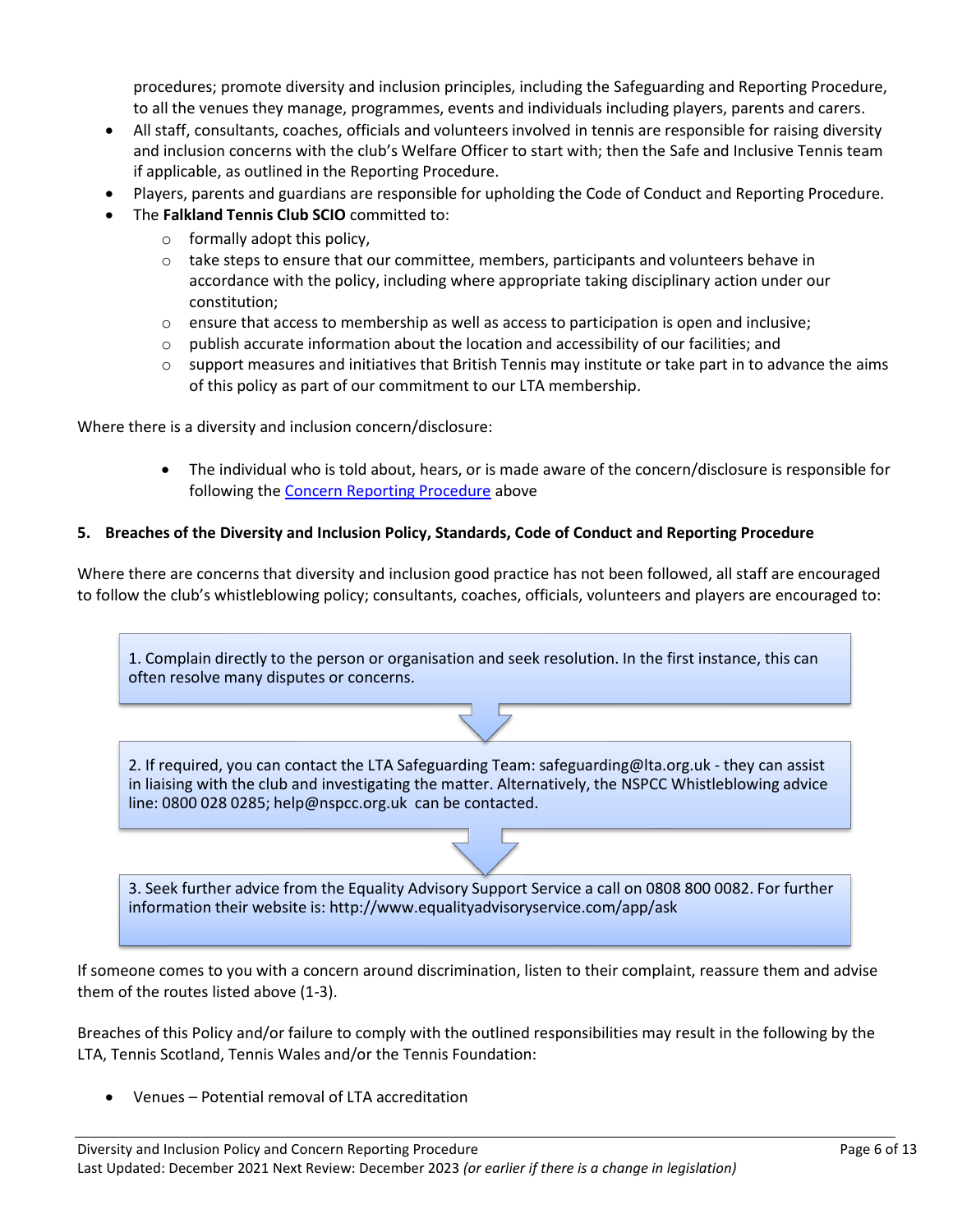- Staff disciplinary action leading to possible dismissal and legal action.
- Contracted consultants, officials and coaches termination of current and future roles within all four organisations and possible legal action.
- Recruited volunteers, including councillors and board members termination of current and future roles within all four organisations and possible legal action.

Actions taken by staff, consultants, volunteers, officials, coaches, venues, clubs and/or events outside of the LTA, Tennis Scotland, Tennis Wales and/or the Tennis Foundation that are seen to contradict this Policy may be considered a violation of this Policy.

Where an appeal is lodged in response to a safeguarding decision made by the LTA Safeguarding Team and Safeguarding and Protection Committee and/or Licensing and Registration Committee, an independent appeal body such as Sport Resolutions may be used. Their decision is final.

#### **6. Related policies and guidance**

- Safeguarding Policy
- 
- 
- 
- Bullying Policy  **Complaints Policy Complaints Policy**
- Transgender Policy  **Whistle-blowing Policy**
- Data Protection Policy  **And others as may be identified from time to** time.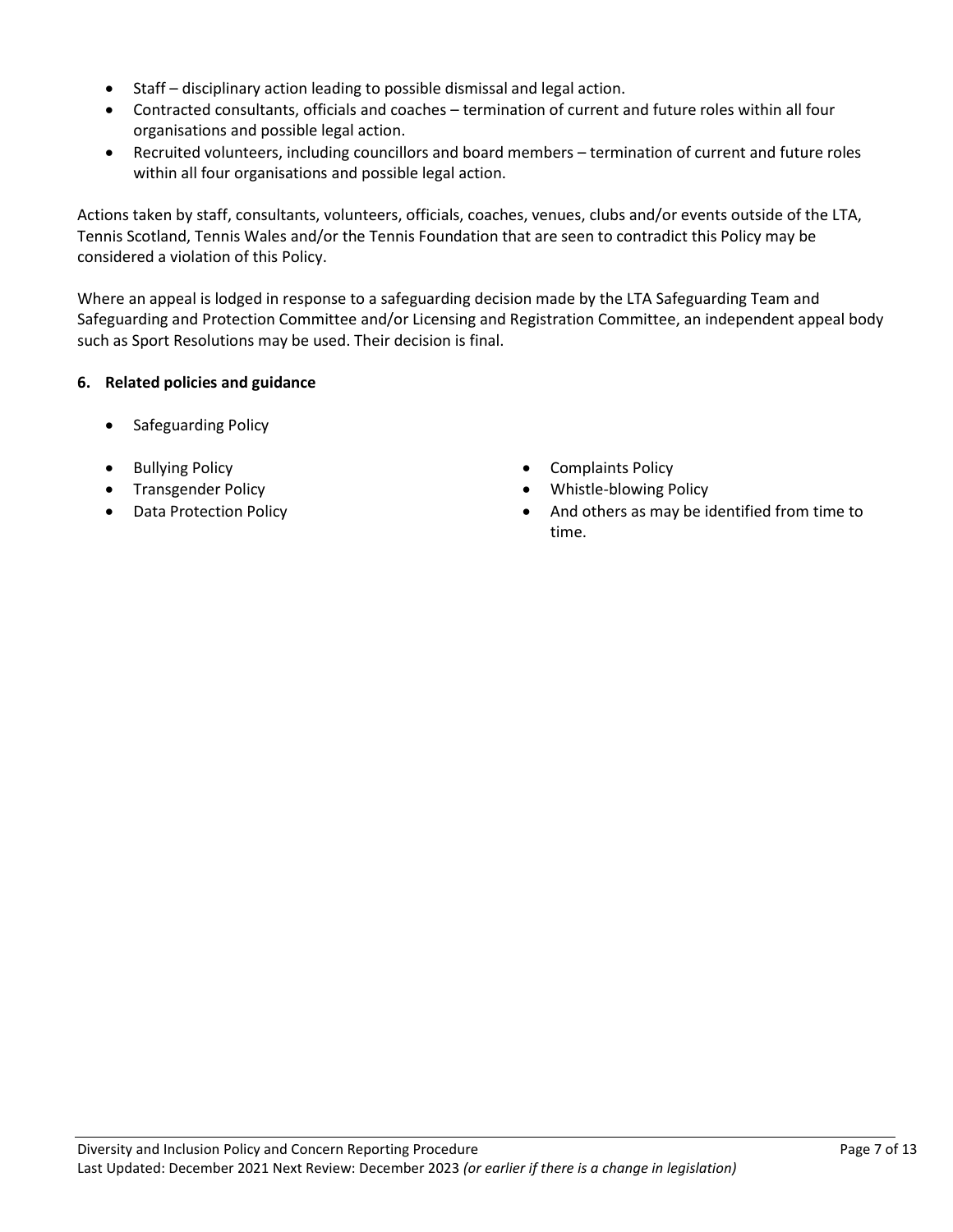## **Codes of Conduct**

#### **All members of staff and volunteers agree to:**

- Prioritise the well-being of all children and adults at risk at all times
- Treat all children and adults at risk fairly and with respect
- Be a positive role model. Act with integrity, even when no one is looking
- Help to create a safe and inclusive environment both on and off court
- Not allow any rough or dangerous behaviour, bullying or the use of bad or inappropriate language
- Report all allegations of abuse or poor practice to the club Welfare Officer
- Not use any sanctions that humiliate or harm a child or adult at risk
- Value and celebrate diversity and make all reasonable efforts to meet individual needs
- Keep clear boundaries between professional and personal life, including on social media
- Have the relevant consent from parents/carers, children and adults before taking or using photos and videos
- Refrain from making physical contact with children or adults unless it is necessary as part of an emergency or congratulatory (e.g. handshake / high five)
- Refrain from smoking and consuming alcohol during club activities or coaching sessions
- Ensure roles and responsibilities are clearly outlined and everyone has the required information and training
- Avoid being alone with a child or adult at risk unless there are exceptional circumstances
- Refrain from transporting children or adults at risk, unless this is required as part of a club activity (e.g. away match) and there is another adult in the vehicle
- Not abuse, neglect, harm or discriminate against anyone; or act in a way that may be interpreted as such
- Not have a relationship with anyone under 18 for whom they are coaching or responsible for
- Not to have a relationship with anyone over 18 whilst continuing to coach or be responsible for them

#### **All children agree to:**

- Be friendly, supportive and welcoming to other children and adults
- Play fairly and honestly
- Respect club staff, volunteers and Officials and accept their decisions
- Behave, respect and listen to your coach
- Take care of your equipment and club property
- Respect the rights, dignity and worth of all participants regardless of age, gender, ability, race, culture, religion or sexual identity
- Not use bad, inappropriate or racist language, including on social media
- Not bully, intimidate or harass anyone, including on social media
- Not smoke, drink alcohol or drugs of any kind on club premises or whilst representing the club at competitions or events
- Talk to the club Welfare Officer about any concerns or worries they have about themselves or others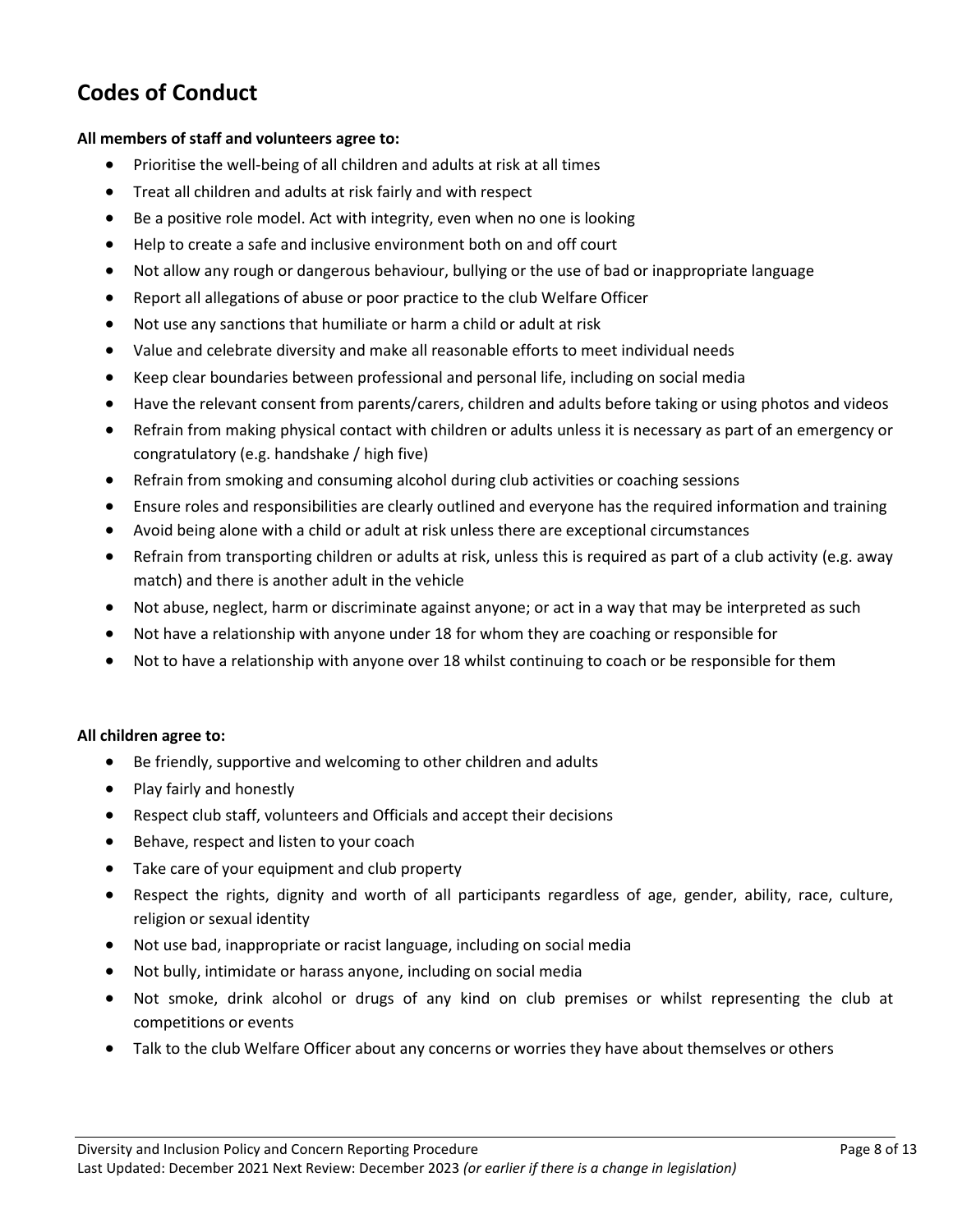#### **All adults agree to:**

- Positively reinforce your child and show an interest in their tennis
- Use appropriate language at all times
- Be realistic and supportive
- Never ridicule or admonish a child for making a mistake or losing a match
- Treat all children, adults, volunteers, coaches, officials and members of staff with respect
- Behave responsibly at the venue; do not embarrass your child
- Accept the official's decisions and do not go on court or interfere with matches
- Encourage your child to play by the rules, and teach them that they can only do their best
- Deliver and collect your child punctually from the venue
- Ensure your child has appropriate clothing for the weather conditions
- Ensure that your child understands their code of conduct
- Adhere to your venue's safeguarding policy, diversity and inclusion policy, rules and regulations
- Provide emergency contact details and any relevant information about your child including medical history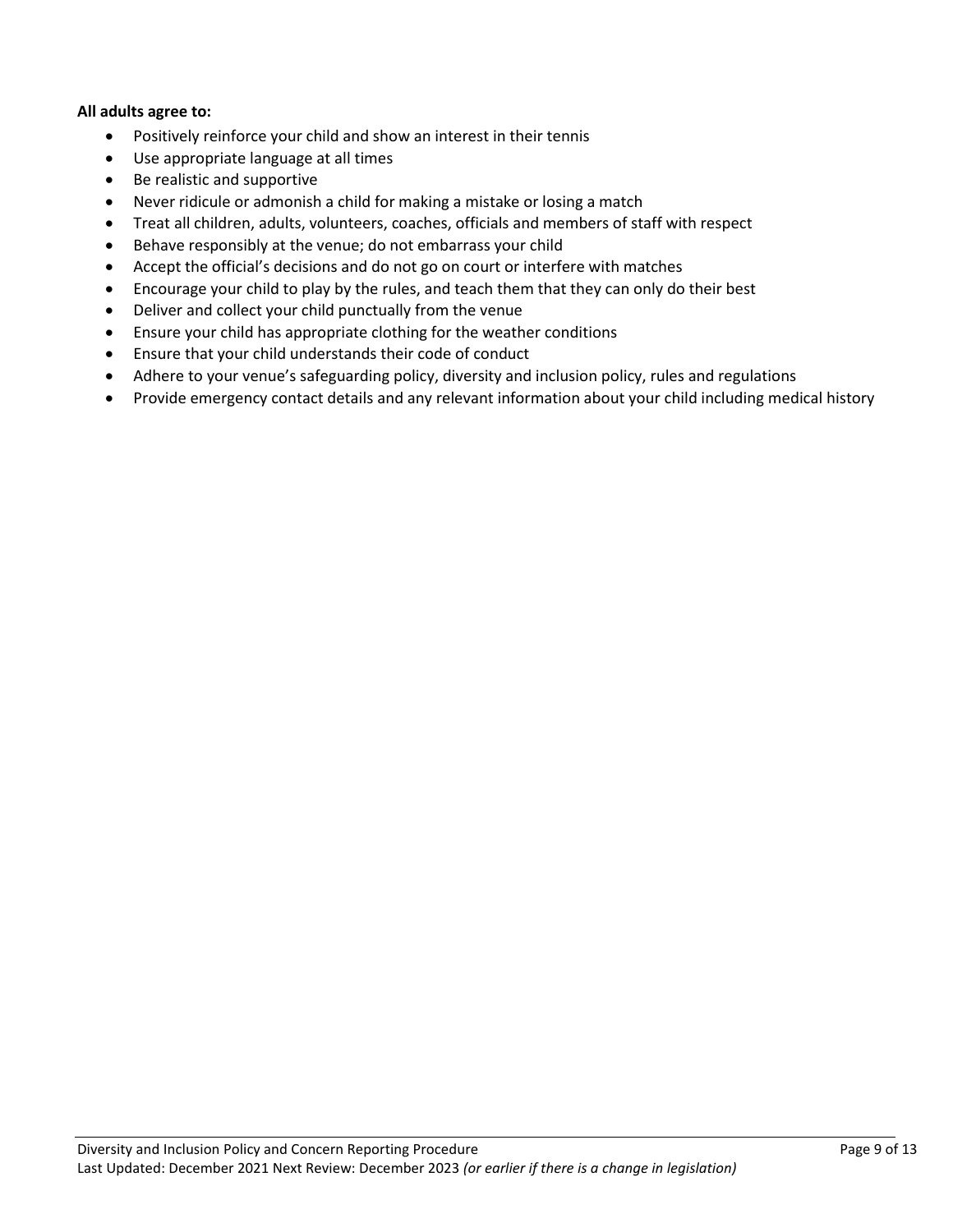#### **Appendix A:**

#### **Glossary of terms**

**Age:** This refers to a person belonging to a particular age group, which can mean people of the same age (e.g. 32 year old's) or range of ages (e.g. 18 - 30-year old's, or people over 50).

**Bisexual or Bi:** – refers to a person who has an emotional and/or sexual orientation towards more than one gender.

**Bullying:** can involve any form of physical, emotional, sexual or discriminatory abuse. It can also include cyberbullying – using social media or mobile phones to perpetrate bullying.

**Direct discrimination:** treating someone less favourably than another person because of a protected characteristic.

**Disability:** A person having a physical or mental impairment that has a substantial and long-term adverse effect on that person's ability to carry out normal day-to-day activities.

**Discrimination:** treating someone in a less favourable way and causing them harm, because of their age, disability, gender reassignment, marriage or civil partnership, pregnancy or maternity, race, religion or belief, sex or sexual orientation.

**Discrimination by association:** discrimination against someone because they are associated with another person who possesses a protected characteristic.

**Discrimination by perception:** discrimination against someone because of the belief that someone possesses a protected characteristic.

**Diversity:** acknowledging and celebrating the differences between groups of people and between individuals**.**

**Equality**: treating everyone with fairness and respect and recognising and responding to the needs of individuals. Taking positive actions to address existing disadvantages and barriers affecting how people engage with and participate in tennis.

**Ethnicity**: the social group a person belongs to, and either identifies with or is identified with by others, as a result of a mix of cultural and other factors including language, diet, religion, ancestry and physical features traditionally associated with race. Ethnicity is essentially self-defined and may change over time.

**Gay**: refers to a man who has an emotional, romantic and/or sexual orientation towards men. Also, a generic term for lesbian and gay sexuality - some women define themselves as gay rather than lesbian.

**Gender identity: t**his is an individual's internal self-perception of their own gender. A person may identify as a man, as a woman, as neither man or woman (non-binary) or as androgyne/polygender.

**Gender reassignment**: The process of changing or transitioning from one gender to another.

**Harassment:** unwanted conduct related to a relevant protected characteristic, which has the purpose or effect of violating an individual's dignity or creating and intimidating, hostile, degrading, humiliating or offensive environment for that individual or creates an intimidating, hostile, degrading, humiliating or offensive environment. The focus is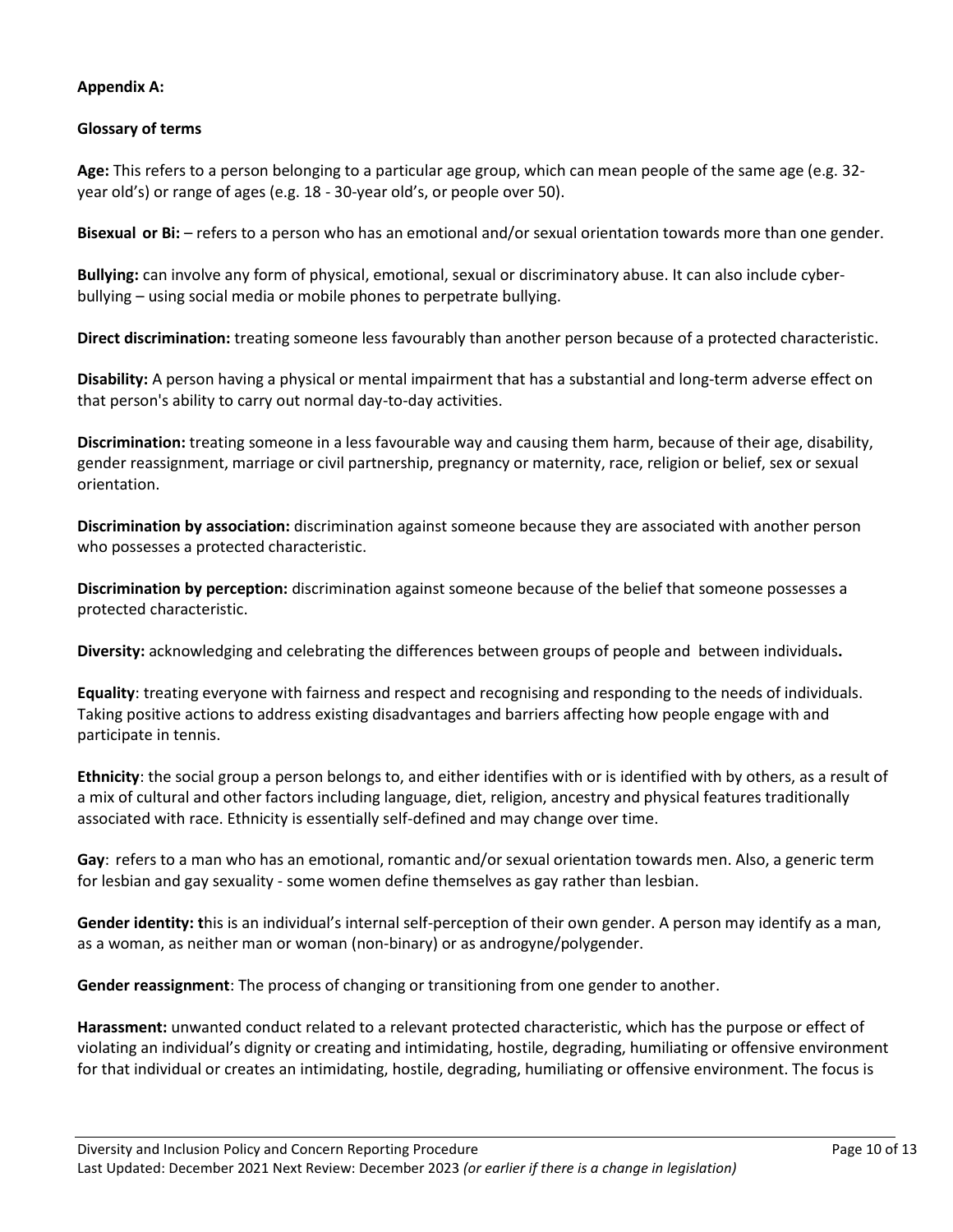on the perception of the complainant not the intent of the perpetrator. Employees can complain of behaviour they find offensive even if it is not directed at them.

**Hate crime:** crime that is targeted at a person because of hostility or prejudice towards that person's disability, race or ethnicity, religion or belief, sexual orientation or transgender identity. This can be committed against a person or property.

**Homophobia**: the fear, unreasonable anger, intolerance or/and hatred toward homosexuality, lesbian gay and bisexual people whether that person is homosexual or not.

**Inclusive leadership** – leaders who are aware of their own biases and preferences, actively seek out and consider different views and perspectives to inform better decision-making. They see diverse talent as a source of competitive advantage and inspire diverse people to drive organisational and individual performance towards a shared vision.

**An Inclusive Leader** – is a role model exemplar of inclusive behaviour; listens to and seeks out the views of diverse people and takes account of these views, without bias, in the decisions they make; appreciates that a diverse group of people will generate more creative solutions to problems and encourages this; inspires people through a shared vision of future success and motivates them to deliver it; leverages difference for high performance and provides responsive excellence to customers', clients' and service users' needs; provides positive feedback to boost people's self-efficacy; puts effort into helping diverse people identify their talents and develop them for performance now and future advancement; communicates authentically and honestly in a way that inspires trust, loyalty and wellbeing.

**Inclusion:** recognising that people from different backgrounds may have difference needs and expectations and may experience barriers in trying to access tennis. An inclusive venue is one that takes steps to attract and engage with people from many different backgrounds and meet their needs so that everyone has a positive experience and has the opportunity to achieve their potential.

**Indirect discrimination:** a practice, policy or rule which applies to everyone in the same way, but that has a worse effect on some people than others.

**LGBTQ:** an acronym for Lesbian, Gay, Bisexual, Trans and Questioning.

**Lesbian**: a woman who has an emotional romantic and /or sexual orientation towards women.

**Monitoring equality**: refers to data collection and analysis to check if people with protected characteristics are participating and being treated equally. For example: monitoring of the number of people with a disability who play tennis at our venue.

**Non-binary** – an umbrella term for a person who does not identify as only male or only female, or who may identify as both.

**Positive action:** a range of lawful actions that seek to overcome or minimise disadvantages (for example in employment opportunities) that people who share a protected characteristic have experienced, or to meet their different needs.

**Pregnancy and maternity**: pregnancy is the condition of being pregnant or expecting a baby. Maternity refers to the period after the birth, and is linked to maternity leave in the employment context. In the non-work context, protection against maternity discrimination is for 26 weeks after giving birth, and this includes treating a woman unfavourably because she is breastfeeding.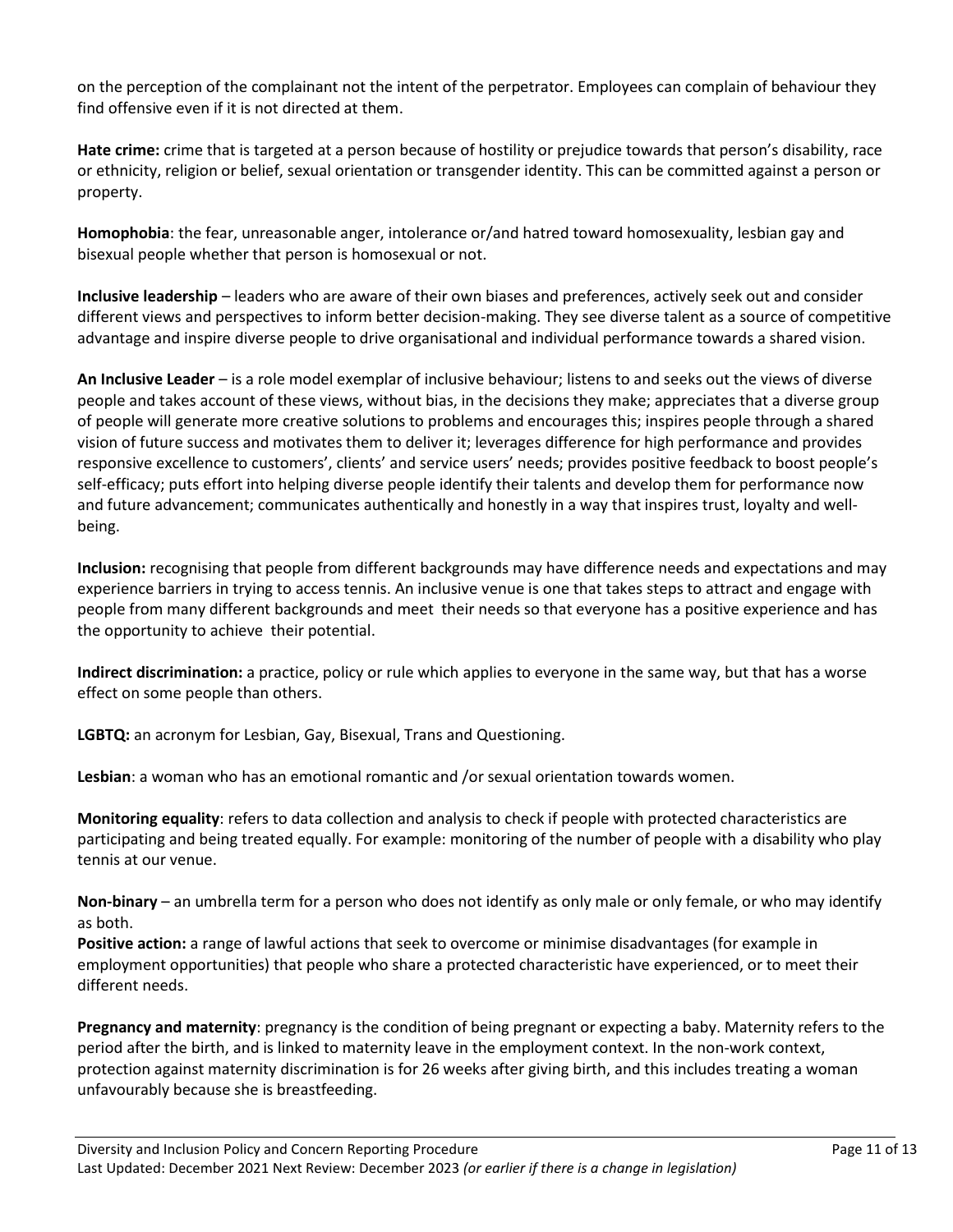**Questioning**: it refers to the process of exploring your own sexual orientation and/or gender identity.

**Race:** refers to the protected characteristic of race. It refers to a group of people defined by their race, colour, and nationality (including citizenship) ethnic or national origins.

**Radicalisation, extremism and terrorist behavior**: Radicalisation is the process by which a person comes to support terrorism and/or forms of extremism. Extremism is vocal or active opposition to fundamental British values, including democracy, the rule of law, individual liberty and mutual respect and tolerance of different faiths and beliefs. There is no single way to identify an individual who is likely to be susceptible to extremist ideology. The internet and the use of social media can be a major factor in the radicalisation of people.

**Reasonable adjustment**: What is considered reasonable will depend on all the circumstances of the case including the size of an organisation and its resources, what is practicable, the effectiveness of what is being proposed and the likely disruption that would be caused by taking the measure in question as well as the availability of financial assistance

**Religion or belief:** religion has the meaning usually given to it but belief includes religious and philosophical beliefs including lack of belief (e.g. atheism). Generally, a belief should affect your life choices or the way you live for it to be included in the definition.

**Sex:** refers to the biological makeup such as primary and secondary sexual characteristics, genes, and hormones. The legal sex is usually assigned at birth and has traditionally been understood as consisting of two mutually exclusive groups, namely men and women.

**Sexual orientation:** a person's emotional, romantic and/or sexual attraction to another person.

**Trans:** an umbrella term to describe people whose gender is not the same as, or does not sit comfortably with, the sex they were assigned at birth. Trans people may describe themselves using one or more of a wide variety of terms, including (but not limited to) transgender, cross dresser, non-binary, genderqueer (GQ).

**Transphobia**: the fear, unreasonable anger, dislike, intolerance or/and hatred toward trans people, whether that person has undergone gender reassignment or is perceived to have done that.

**Transsexual Person:** someone who has started the process of changing their gender identity is undergoing or has undergone gender reassignment.

**Unconscious bias or implicit bias:** this refers to a bias that we are unaware of, and which happens outside of our control. It is a bias that happens automatically and is triggered by our brain making quick judgments and assessments of people and situations, influenced by our background, cultural environment and personal experiences.

**Victimisation:** when someone is treated badly because they have made or supported a complaint or grievance.